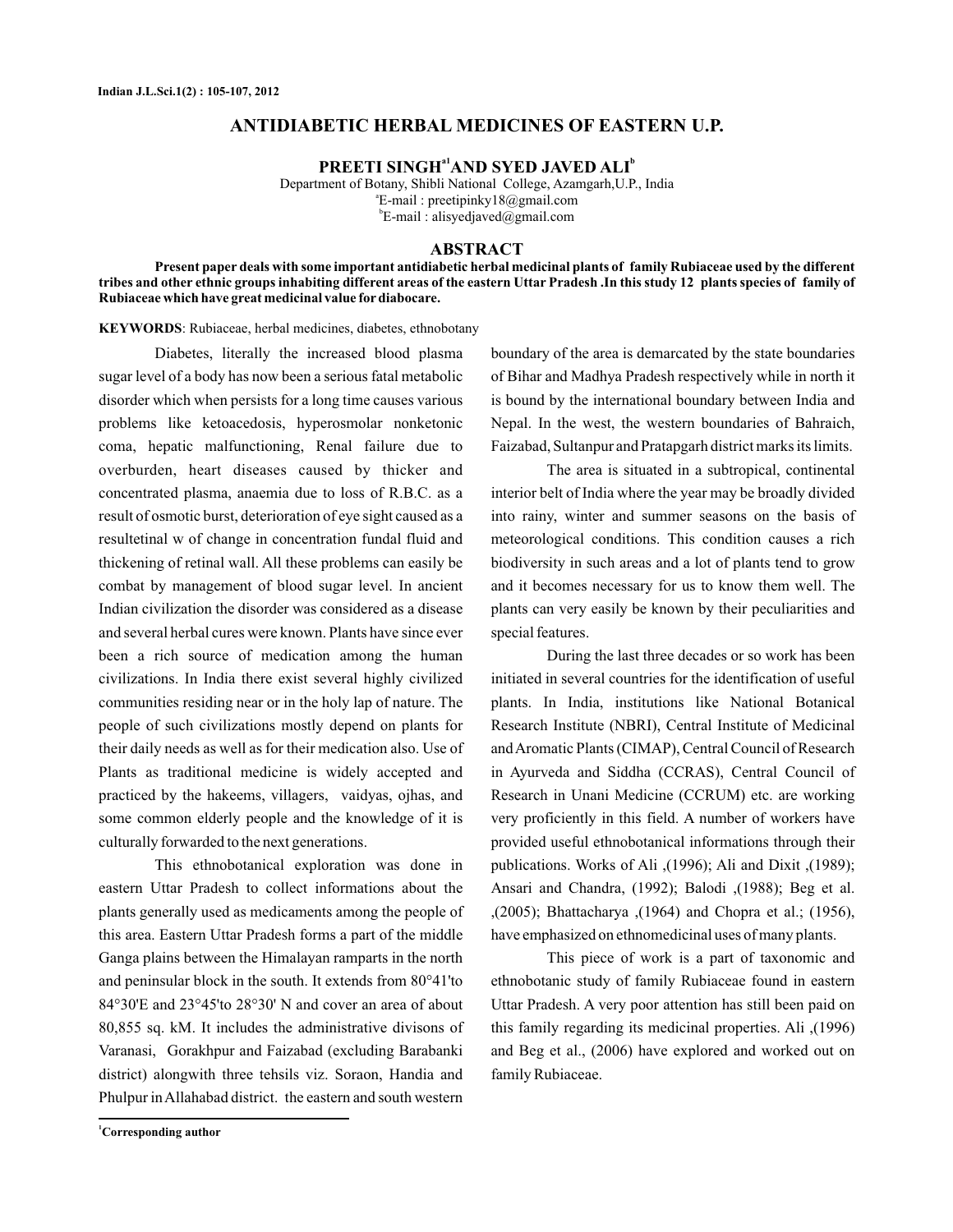## **MATERIALSAND METHODS**

During a tedious survey of Rubiaceous taxa in the region it was investigated that most of the plants of this family are of great medicinal value. For the purpose the survey of plants of family Rubiaceae was made fortnightly for a year. The preference was given to those which are used as Ethno-medicines to cure diabetes and its consequences by the people of eastern Uttar Pradesh . For the purpose the investigations were made among rural people and tribals who use these plants, so as to collect information about the usage of those plants. . During the trips, the interviews, dialogues and discussion with rural, tribal and common elderly people, hakeems, vaid and women of different villages. Information on various plants used against different diseases were collected. Repeated queries were made to verify the data. The plants were collected and their taxonomy was studied for their clear identification following Duthie ,(1960) and Hooker ,(1973).

### **OBSERVATION**

During the survey of Rubiaceous taxa in the region it was investigated that most of the plants of this family are of great medicinal value. Several ailments like ulcers, dysentery, athlete's foot, diabetes, whooping cough, bronchitis, asthma, migraine etc. are successfully cured by the use of plants. Some plants of family Rubiaceae are of miraculous importance which are used in treatment of snake bite, scorpion sting, regulation of menses and securing the birth of male child.

In this survey, carried out among the villagers of eastern Uttar Pradesh 26 such plants were explored which belong to family Rubiaceae out of which 12 genera are frequently used as herbal remedy for diabetes. The plants of this family and their medicinal properties are discussed bellow.

### *Dentella repens* **Linn.**

The leaves are used in case of blood ailments to purify the blood. It is also used to improve the eyesight damaged due to high blood sugar level and in constipation is prescribed as laxative.

### *Haldina cordifolia* **Roxb.**

Bark of this plant is used as febrifuge, antiseptic

and aphrodisiac. It cures inflammation, diseases of blood and skin caused due to high blood sugar level. The juice of this plant is applied on sores to kill worms. The basal part of the stem is used as hepato-protective in jaundice and other types of hepatitis. Root is given after menstruation to secure birth of male child.

### *Hedyotis verticillata* **Linn.**

Paste of flower is applied to skin diseases like athlete,s foot.

### *Ixora arborea* **Roxb.**

Root and fruits are used by tribals to cure micturation and urinary problems of females. Root bark is effective in skin diseases and chest pain. Juice of roots and fruits is acclaimed as cure for nerve problems. Flowers pounded in fresh milk and is given to the patients to treat whooping cough. All the areal parts are effective in diabetes management.

### *Ixora coccinea* **Linn.**

Roots and flowers are used as curative for dysentery and ulcer. Upper parts of the plants are used to treat diabetes among most of areas.

### *Mitragyna parviflora* **Roxb.**

Decoction of root has an efficiency to cure diabetes. The bark of this plant is prescribed in cases of colic pain and problems like peptic ulcers. The paste of bark is locally applied in muscular pain and leaf paste in case of swelling due to sprain.

### *Morinda coreia* **Buch-Ham**

Leaves locally applied to wounds and juice of leaves to gout. Fruit is very useful in asthma and dysentery. Fried fruits are taken to control the raised blood sugar level. Similarly the fruit juice is useful in diabetes. The decoction is useful as emmenagogue.

### *Mussaenda glabrata* **Hook.f.**

Root, leaves and flowers of the plant are ethnomedicinally very important. Roots are given with cow's fresh milk in white leprocy. Leaves are useful to cure jaundice. Whole plant is useful and curative for diabetes patients. Flowers are used to cure swellings and conjunctivitis and asthma also.

### *Oldenlandia corymbosa* **Linn.**

Decoction of plant is given in intermittent fever